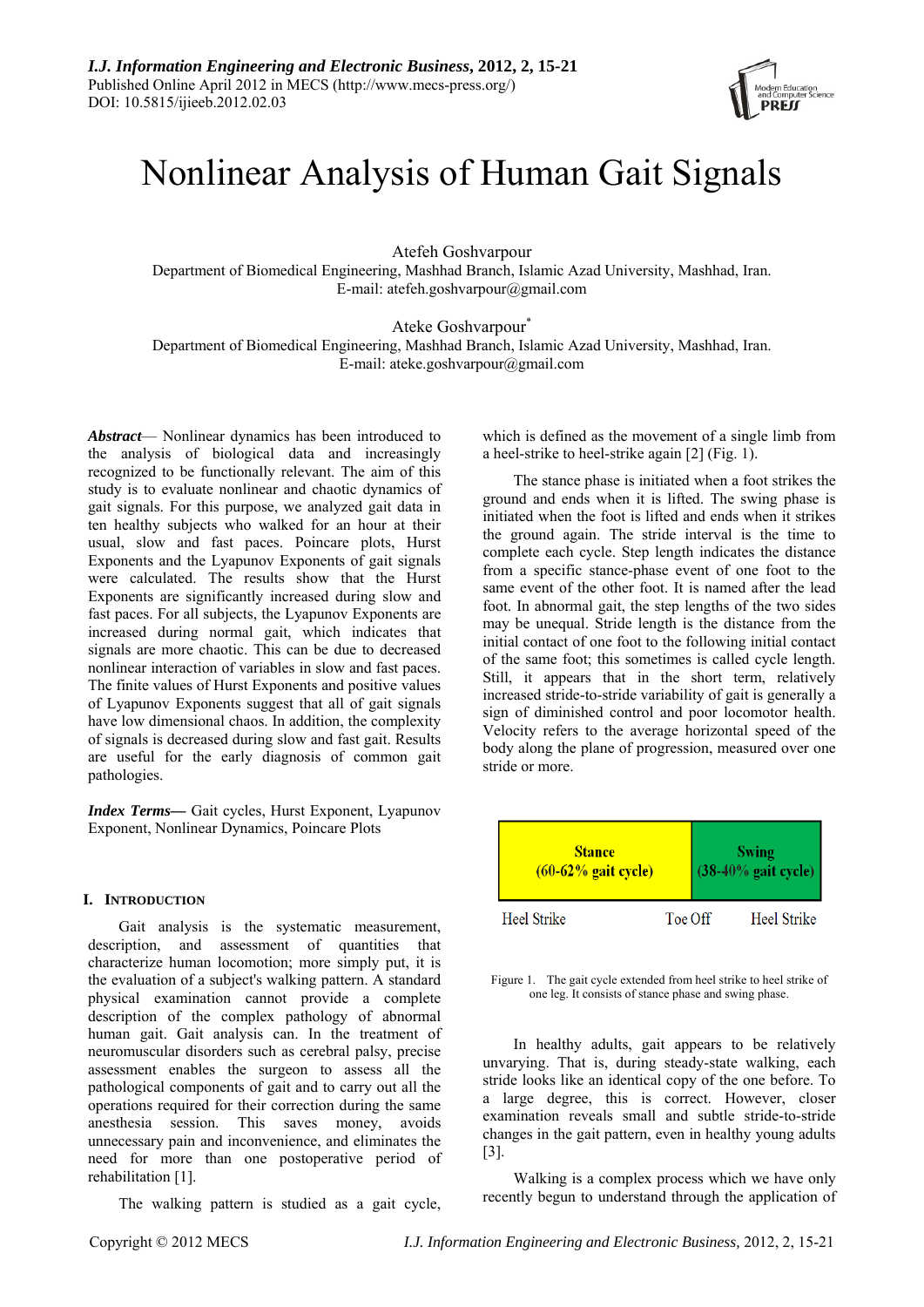nonlinear data processing techniques [2-7] to study interval data.

Human locomotion is known to be a voluntary process, but it is also regulated through a network of neurons called a central pattern generator (CPG) [8], capable of producing a syncopated output.

The assessment of gait cycles can provide valuable information about locomotion systems and control systems involved in their complex regulation.

Time series analysis of physiological parameters is usually performed in time and frequency domains by so called linear methods. In these methods, the nonperiodic oscillations are ignored and usually regarded as a noise [9].

Biological system components interact in a complex manner [10-12]. These interactions are not linear. Therefore, there is an effort to apply nonlinear analysis. In the work by Campbell and Bobick [13], phase space is employed to characterize body movements using a matching criterion to identify the motion. Van Emmerik et al. [14] in a tutorial overview, discuss how various seemingly simple human actions are the result of the interaction of complex systems. West and Scafetta [15] analyze the stride length of humans, which have been shown to be slightly multifractal, which can be modeled using nonlinear oscillators. Dingwell and Cusumano attempt to quantify local dynamic stability of human walking to identify subjects who were prone to falling [16]. This was done using chaotic measures.

Labini et al. [17] developed a new method for walking balance assessment measuring the complexity of head, trunk and pelvis three-dimensional accelerations and angular velocities during normal over ground locomotion by means of recurrence quantification analysis (RQA) in normal subjects and unilateral vestibular hypofunction (UVH) patients. Chang et al. [18] tested the hypothesis that treadmill walking without handrails would diminish the statistical persistence in an individual's stride interval time series. The scaling exponent was employed in their study as a measure of the statistical persistence of the stride interval time series. Scafetta et al. [19] showed that the CPG of human locomotion can be modeled as a system of coupled nonlinear oscillators by estimating the local Holder exponents of the stride interval.

Nonlinear analysis such as Hurst Exponents, Lyapunov Exponents and phase space are able to provide information about a normal dynamical system and its clinically important applications (diagnosis, prognosis).

Basically, the largest Lyapunov exponent estimates the mean exponential divergence or convergence of nearby trajectories in phase space, expressing the wellknown sensitive dependence to initial conditions in a nonlinear phenomenon [20-21]. Hurst Exponent is pointed to the self similar property of a system. Hence,

they may serve as a good estimate of the chaoticity of a dynamical system. Therefore, in this study, we attempted to use important nonlinear quantities, phase space, the largest Lyapunov exponent and Hurst Exponent, to quantify gait signals.

In this study, the effects of several experimental conditions (normal, slow and fast paces) on gait properties are examined in order to probe common and feature-specific responses to these different gait properties.

The outline of this study is as follows. At first, we briefly describe the sets of data, which are used for this study. Then, we explain the phase space, Hurst Exponent and Lyapunov Exponents. Finally, we present the results of analysis of these features on data set, and we conclude the study.

# **II. BACKGROUND**

## *A. Data collection*

To study the nonlinear properties, we analyzed gait data in ten subjects who walked for an hour at their usual, slow and fast paces [22]. Stride interval fluctuations were studied in ten young, healthy men. Participants had no history of any neuromuscular, respiratory or cardiovascular disorders, and were taking no medications.

Mean age was 21.7 years (range: 18-29 years). Height was  $1.77 \pm 0.08$  meters (mean  $\pm$  S.D.) and weight was  $71.8 \pm 10.7$  kg. All subjects provided informed written consent.

Subjects walked continuously on level ground around an obstacle free, long (either 225 or 400 meters), approximately oval path and the stride interval was measured using ultra-thin, force sensitive switches taped inside one shoe.

## *B. Poincare Plot*

A Poincare plot, named after Henri Poincare, is used to quantify a self-similarity in processes. Poincare plot is a geometrical representation of a time series in a Cartesian plane. A two dimensional plot constructed by plotting consecutive points is a representation of time series on phase space or Cartesian plane [23].

It shows variability of data and describes performance of the loco-motors system in controlling the foot at a critical event. Poincare plot with high correlation coefficients is attributed to a high level of control between strides; where as a low correlation shows less control since one stride is loosely affected by the previous stride. These plots were used to extract indexes such as length and width of the long and short axes of Poincare plots. The length of this plot corresponds to the level of long term variability, while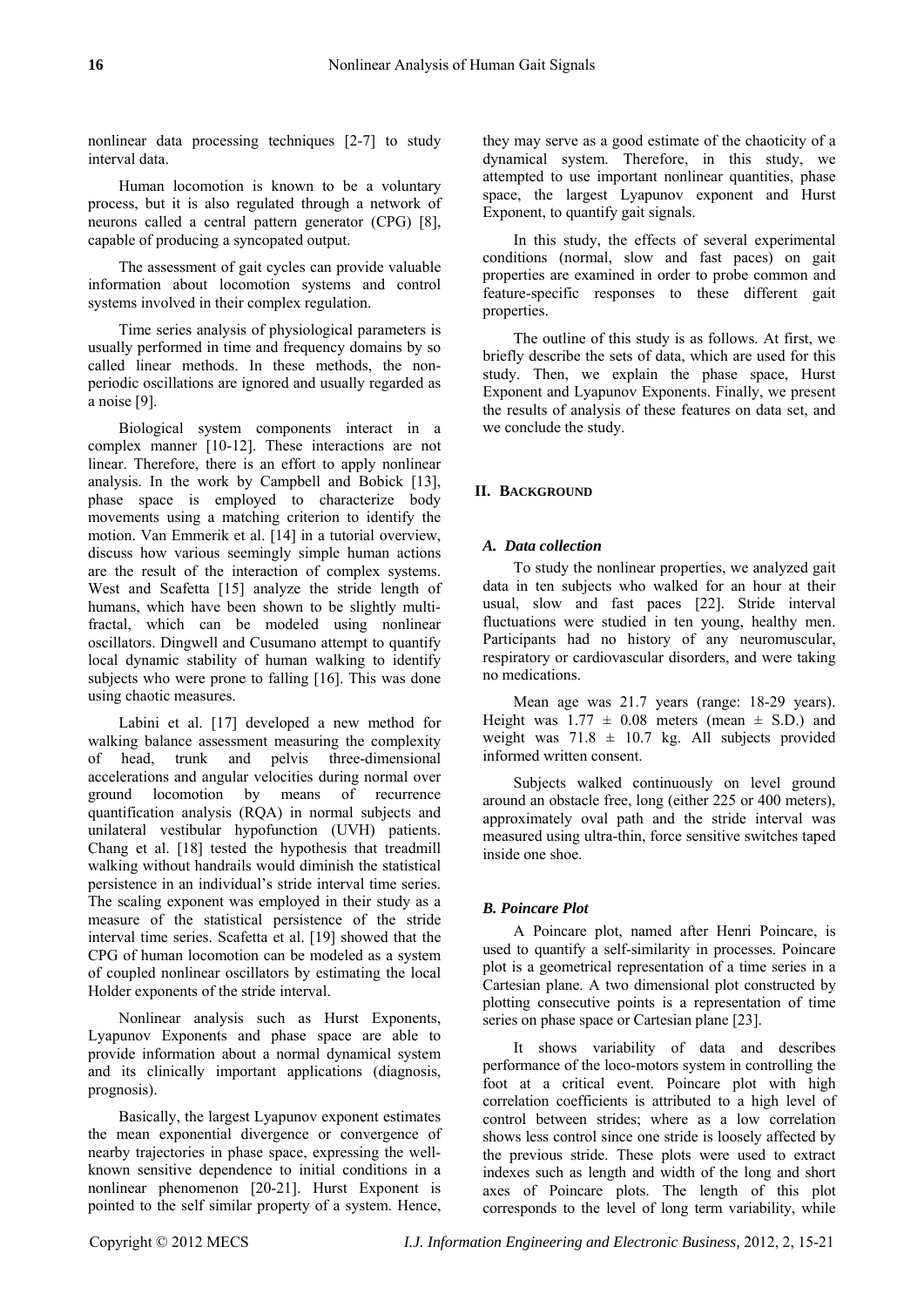the width of the plot indicates the level of short term variability [10,24]. A standard Poincare plot is shown in Fig. 2.

Two basic descriptors of the plot are  $SD_1$  and  $SD_2$ . The line of identity is the 45° imaginary diagonal line on the Poincare plot and the points falling on the imaginary line has the property  $X_n = X_{n+1}$ . SD<sub>1</sub> measures the dispersion of points perpendicular to the line of identity, whereas  $SD<sub>2</sub>$  measures the dispersion along the line of identity.

Fundamentally,  $SD_1$  and  $SD_2$  of Poincare plot is directly related to the basic statistical measures, standard deviation of time series (SDX), and standard deviation of the successive difference of time series (SDSD), which is given by the relation shown in equation (1) and equation (2).

$$
SD_1^2 = \frac{1}{2} S D S D^2 = \gamma_X(0) - \gamma_X(1)
$$
 (1)

$$
SD_2^2 = 2SDX^2 - \frac{1}{2}SDSD^2 = \gamma_X(0) + \gamma_X(1) - 2\overline{X}^2
$$
 (2)

Where  $\gamma_X(0)$  and  $\gamma_X(1)$  is the autocorrelation function for lag 0 and lag 1 data interval and  $\overline{X}$  is the mean of time series intervals. From equations (1) and (2), it is clear that the measures  $SD_1$  and  $SD_2$  are actually derived from the correlation and mean of the time series with lag 0 and lag 1.



Figure 2. A standard Poincare plot (lag-1)  $SD<sub>1</sub>$  and  $SD<sub>2</sub>$  represent the dispersion along minor and major axis of the fitted ellipse [24].

The above equation sets are derived for unit time delay Poincare plot. Researchers have shown interest in plots with different time delays to get a better insight in the time-series signal. Usually the time delay is multiple of the cycle length or the sampling time of the signal [25]. The dependency among the variables is controlled by the choice of time delay, and the most conventional analysis

is performed with higher order linear correlation between points.

In case of plotting the 2D phase space with lag m the equations for  $SD_1$  and  $SD_2$  can be represented as:

$$
SD12 = \gamma_X(0) - \gamma_X(m)
$$
  
\n
$$
\Rightarrow SD1 = F(\gamma_X(0), \gamma_X(m))
$$
\n(3)

$$
SD_2^2 = \gamma_X(0) + \gamma_X(m) - 2\overline{X}^2
$$
  
\n
$$
\Rightarrow SD2 = F(\gamma_X(0), \gamma_X(m))
$$
\n(4)

where  $\gamma$ <sub>X</sub> (m) is the autocorrelation function for lag m time series. This implies that the standard descriptors for any arbitrary m lag Poincare plot is a function of autocorrelation of the signal at lag 0 and lag m.

#### *C. Hurst exponent*

The Hurst exponent is used as a measure of the long term memory of time series. It relates to the autocorrelations of the time series and the rate at which these decrease as the lag between pairs of values increases. Studies involving the Hurst exponent were originally developed in hydrology for the practical matter of determining optimum dam sizing for the Nile River's volatile rain and drought conditions that had been observed over a long period of time [26]. The name "Hurst exponent" or Hurst coefficient derives from Harold Edwin Hurst (1880–1978), who was the lead researcher in these studies, and the use of the standard notation H for the coefficient relates to this name also.

The Hurst exponent is a measure that has been widely used to evaluate the self-similarity and correlation properties of fractional Brownian noise and the time series produced by a fractional (fractal) Gaussian process.

Hurst exponent is used to evaluate the presence or absence of long-range dependence and its degree in a time series. However, local trends (nonstationarities) are often present in physiological data and may compromise the ability of some methods to measure self-similarity. Hurst exponent is the measure of the smoothness of a fractal time series based on the asymptotic behavior of the rescaled range of the process.

The autocorrelation function of a fractal noise  $\{\xi_i\}$ is related to the Hurst exponent (H) via the equation (5):

$$
c(r) = \frac{\langle \xi_i \xi_{i+r} \rangle}{\xi_i^2} \propto r^{2H-2}
$$
 (5)

Or, equivalently, in the power spectrum representation:

$$
S(f) = |x(f)|^2 = \int_{-\infty}^{\infty} c(r)e^{i2\pi ft} dr = \frac{1}{f^{\beta}} \cdot c
$$
 (6)

$$
\beta = 2H + 1\tag{7}
$$

Copyright © 2012 MECS *I.J. Information Engineering and Electronic Business,* 2012, 2, 15-21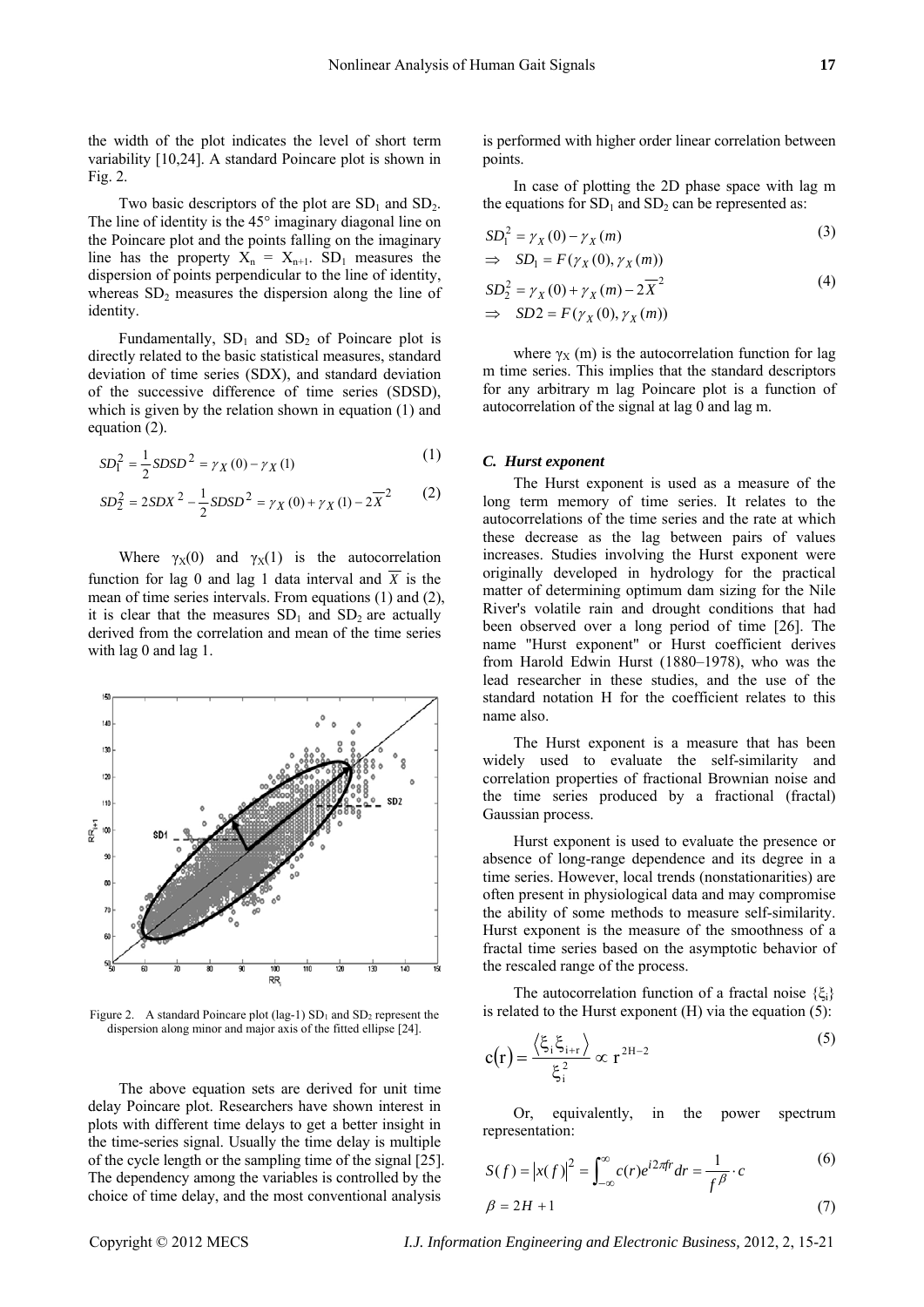1/f corresponds to chaotic behavior, and it is characterized by Fractal properties not by Euclidean properties. The harmonics of chaotic signals are fractions of the main frequency of signal. The corresponding spectral density of 1/f is continued and described by power law. It suggests that the process is self similar.

Hurst exponent of 0.5 represents a signal with the characteristics of ordinary random walk or Brownian motion. Values for H<0.5, reflect the negative correlation between the increments or anti persistent time series, and H>0.5, show the positive correlation between the increments or persistent natural series.

In this study, we use Kaiser Window to calculate the Hurst Exponent. The window size is 100, and its beta parameter is 0.5.

#### *D. Lyapunov exponent*

Consider two (usually the nearest) neighboring points in phase space at time 0 and at time t, distances of the points in the i<sup>th</sup> direction being  $\|\delta x_i(0)\|$  and  $\|\delta x_i(t)\|$ , respectively. The Lyapunov Exponent is then defined by the average growth rate  $\lambda_i$  of the initial distance

$$
\frac{\|\delta x_i(t)\|}{\|\delta x_i(0)\|} = 2^{\lambda_i t} \quad (t \to \infty)
$$
\n
$$
\lambda_i = \lim_{t \to \infty} \frac{1}{t} \log_2 \frac{\|\delta x_i(t)\|}{\|\delta x_i(0)\|}
$$
\n(8)

The existence of a positive Lyapunov Exponent indicates chaos. This shows that any neighboring points with infinitesimal differences at the initial state abruptly separate from each other in the  $i<sup>th</sup>$  direction [27].

An exponential divergence of initially nearby trajectories in phase space coupled with folding of trajectories, ensures that the solutions will remain finite, and is the general mechanism for generating deterministic randomness and unpredictability. Therefore, the existence of a positive  $\lambda$  for almost all initial conditions in a bounded dynamical system is widely used.

To discriminate between chaotic dynamics and periodic signals Lyapunov exponent (λ) is often used. It is a measure of the rate at which the trajectories separate one from other. The trajectories of chaotic signals in phase space follow typical patterns. Closely spaced trajectories converge and diverge exponentially, relative to each other. For dynamical systems, sensitivity to initial conditions is quantified by the Lyapunov exponent  $(\lambda)$ . They characterize the average rate of divergence of these neighboring trajectories.

 A negative exponent implies that the orbits approach a common fixed point. These systems are non conservative (dissipative). The absolute value of the exponent indicates the degree of stability.

- A zero exponent means the orbits maintain their relative positions on a stable attractor. Such systems are conservative and in a steady state mode.
- Finally, a positive exponent implies the orbits are on a chaotic attractor [28-29]. The magnitude of the Lyapunov exponent is a measure of the sensitivity to initial conditions, the primary characteristic of a chaotic system.

#### *E. Statistical Analysis*

In this study, the t-test of the null hypothesis that data in the vector x are a random sample from a normal distribution with mean 0 and unknown variance, against the alternative that the mean is not 0 is performed. The result of the test is returned in p-value. P-value $\rightarrow$ 0 indicates a rejection of the null hypothesis at the 5% significance level  $(p<0.05)$ . P-value→1 indicates a failure to reject the null hypothesis at the 5% significance level.

#### **III. RESULTS**

Poincare plots, Hurst Exponent and Lyapunov Exponents of human gait were calculated. Then the results of analysis of signals in normal walking were compared to slow and fast gaits.

In order to compare the gait patterns of slow, normal and fast stride intervals, representative example of time series is shown in Fig. 3.

As shown in Fig. 3, different paces of walking (normal, slow and fast paces) affect the pattern of gait time series. The mean stride intervals are about 1.35, 1.25 and 1.07 for, respectively, unconstrained slow, normal, and fast paces.

The period of time over which measurements were done is approximately one hour. The concept of phasespace analysis of chaotic systems is extended here for gait signals.

Fig. 4 shows the width of the Poincare plots of gait signals for all records in three states: Fast, normal and slow gait.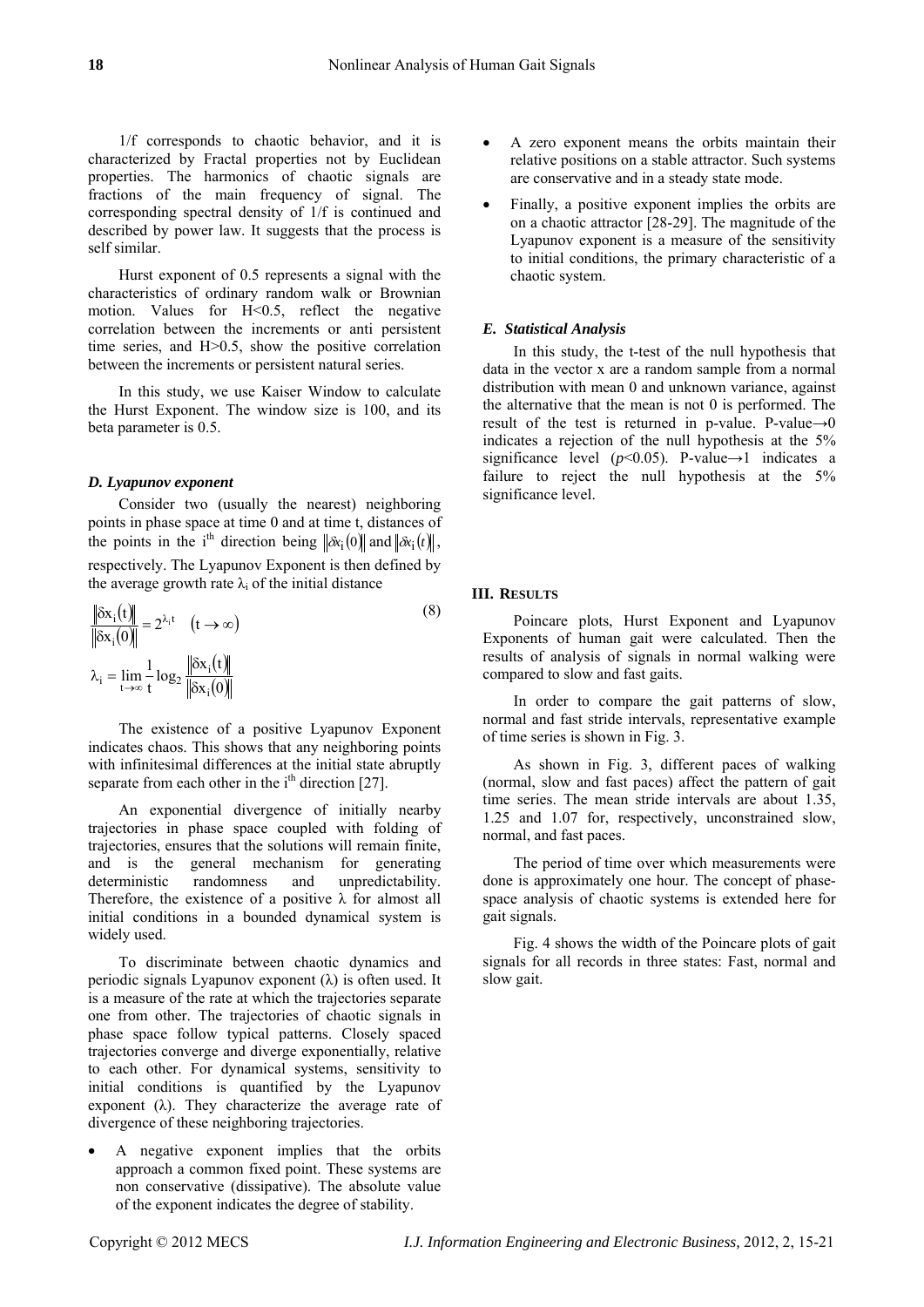

Figure 3. Typical stride interval time series (second) of human gait. top: normal gait, middle: fast gait, bottom: slow gait.

According to Fig. 4, the width of Poincare plots of gait signals is increased significantly during slow gait.

The Lyapunov Exponents of signals were analyzed. All the Lyapunov Exponents are positive, which confirm the chaotic nature of the signals recorded in slow, fast and normal gait. Maximum values of the Lyapunov Exponents are given in Fig. 5.

Fig. 5 demonstrates that the average value of the Lyapunov Exponents is about 0.945 during normal gait, while it is about 0.907 during fast gait, and about 0.9 during slow gait. In addition, the results indicate that the maximum Lyapunov Exponents are decreased during slow and fast gaits ( $p$ <0.05). It shows that gait signals in normal walking are more chaotic than that two other stages.



Figure 4. he width of the Poincare plots of human gait signals: Fast gait (- $\bullet$  -), normal gait (- $\bullet$ ) and slow gait ( $\cdot \bullet \cdot \cdot$ ).



Figure 5. Box plot of Lyapunov Exponents of human gait signals: Fast gait, normal gait and slow gait.

Fig. 6 depicts values of the Hurst Exponents of signals for all subjects.

According to Fig. 6, the average value of the Hurst Exponent is about -1.12 during normal gait, but it is increased during fast gait (-1.06) and slow gait (-0.92). Therefore, the average value of Hurst Exponents is increased significantly during slow gait  $(p<0.05)$ .



Figure 6. Box plot of Hurst Exponents of human gait signals: Fast gait, normal gait and slow gait.

# **IV. DISCUSSION**

The assessment of gait cycles can provide valuable information about locomotion systems and control systems involved in their complex regulation.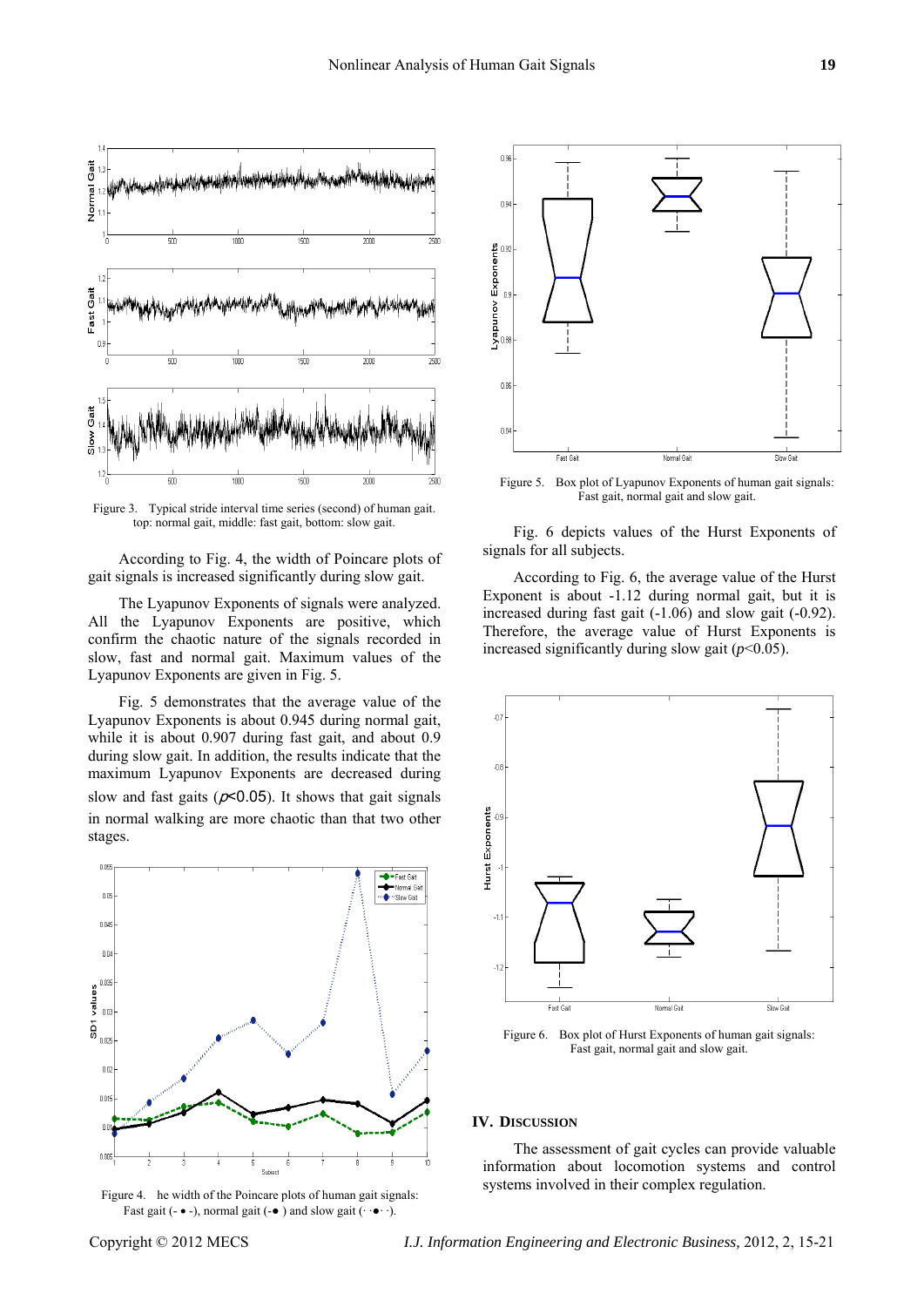In this study, we examined the dynamic effects of slow, fast and normal gait in ten healthy men. The main goal of this study was to investigate the nonlinear dynamics of gait signals in the three specific states.

Features play an important role in study dynamics of biological signals. Some measures may be more attuned than others. The framework of the theory of nonlinear dynamics provides new concepts and powerful algorithms to analyze such time series. By applying nonlinear data processing techniques to stride interval sequences, we can begin to disclose the intrinsic complexity of the process of walking, which is not just a simple cyclical periodic phenomenon.

The discovery that locomotion is a complex cyclical phenomenon involving both order and randomness in different degrees has suggested the development of nonlinear analysis for the purpose of capturing the dynamical properties of the inter stride interval sequences.

Stride time interval sequences are characterized by different features. These features can be used as a measure of the degree of maturation or degeneration of the network that regulates human movement. In addition, a different kind of stress, for example, walking faster or slower than normal, or following a given frequency of a metronome, alters the characteristics of stride intervals. The dynamics of the spontaneous stride interval are normally quite robust and intrinsic to the locomotor system. Furthermore, this property of neural output may be related to the higher nervous centers responsible for control of walking rhythm.

The results of present study demonstrate that different paces of walking (normal, slow and fast paces) affect the pattern of gait time series (Fig. 3). In addition, it is evident from Fig. 3 that the stride interval of humans fluctuates in time. Movement behavior often appears irregular and without any structure.

It is found that human gaits are chaotic in all three states, as suggested by the positive Lyapunov Exponents in either state. In addition, it suggests that gait signals have low dimensional chaos, and the complexity of signals is decreased during fast and slow gaits. Decrease in Lyapunov Exponents  $(p<0.05)$  during slow and fast gait indicates that signals are less chaotic than that in normal gait. This can be due to decreased nonlinear interaction of variables in fast and slow gaits.

For all subjects, the Hurst Exponents is significantly increased during slow and fast gaits (*p*<0.05). Analysis of Hurst Exponents shows that the chaotic behavior of signal is decreased during slow and fast gait.

In a previous study involving gait, Costa et al. [30] applied Multi-Scale Entropy (MSE) for analyzing gait with different speeds and studied the scaling effect on Sample Entropy for different walking rates. The results of Khandoker et al. [31] suggest that gait pathologies with falls and balance problems are reflected in Poincare

plots and features extracted from these plots are effective in differentiating between healthy and fallsprone gaits. In another study, Stansfield et al. [32] applied linear regression analysis of the relationships between speed of walking and related kinetic and kinematic parameters. They have quantified significant trends in gait parameters with normalized speed.

# **V. CONCLUSION**

The nonlinear dynamics of the stride interval fluctuations is different under faster or slower paced frequencies relative to the normal paced frequency of a subject.

The results show that nonlinear analysis of time series has a potential to find the exact and hidden changes of signals, which cannot be found in linear methods. These methods are predominantly used for analyzing an irregular behavior in complex systems, since they enable the introduction of basic concepts directly from the experimental data, thus guaranteeing a better link between real-life phenomena and the theory.

In summary, this study shows that analysis of Poincare plots, Hurst Exponent and Lyapunov Exponents can be useful in analyzing the human gait signals in different states.

There is a huge but unexplored potential for discovering additional relationships in gait signal fluctuations. Furthermore, the present study examined only a small subset of the potentially relevant gait parameters and a few dynamical measures. Many different aspects of gait could be examined with other dynamical approaches.

Hopefully, the present work will motivate additional studies and analyses of gait in different paces of walking and variety types of walking problems.

#### **REFERENCES**

- [1] Gage, J. R., Minnesota, ST. P., Deluca, P. A., Renshaw, T.S., 1995. Gait Analysis: Principles and Applications. The Journal of Bone and Joint Surgery, 77-A (10), 1607-1623.
- [2] Gage, J. R., 1991. Gait Analysis in Cerebral Palsy. London. MacKeith Press.
- [3] Hausdorff J.M. 2009. Gait dynamics in Parkinson's disease: Common and distinct behavior among stride length, gait variability, and fractal-like scaling. Chaos. 19(2), 026113.
- [4] Hausdorff J.M., Peng C.K., Ladin Z., Wei J.Y., Goldberger A.L., 1995. Is walking a random walk? Evidence for long-range correlations in stride interval of human gait. J Appl Physiol, 78, 349-358.
- [5] Hausdorff J.M., Zemany L., Peng C.-K.,